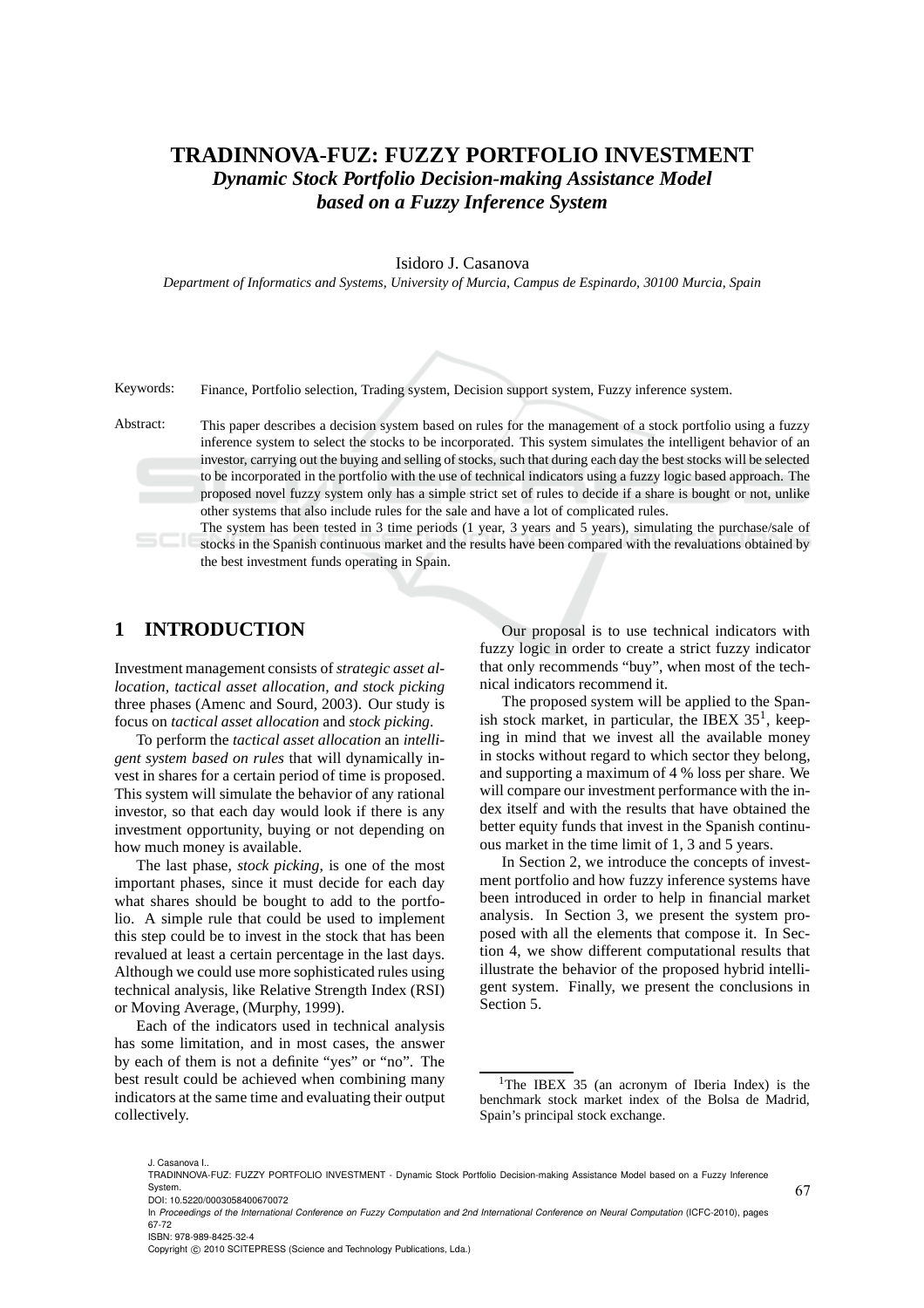## **2 LITERATURE REVIEW**

#### **2.1 Investment Portfolio**

The concept behind investment portfolio is to combine different investment targets to avoid concentrating too much risk on any one target with the aim of dispersing overall investment risk. Any combination of two or more securities or assets can be termed an investment portfolio.

On the other hand *efficient-market hypothesis*is an idea partly developed in the 1960s by Eugene Fama and defended by Burton G. Malkiel (Malkiel, 1973) which asserts that financial markets are "informationally efficient", or that prices on traded assets (e.g., stocks, bonds, or property) already reflect all known information, and instantly change to reflect new information. Therefore, according to theory, it is impossible to consistently outperform the market by using any information that the market already knows, except through luck. **AND** '=r  $\square \square \square \square$ 

#### **2.2 Fuzzy Inference Systems**

A fuzzy inference system is a computer paradigm based on fuzzy set theory, fuzzy if-then-rules and fuzzy reasoning.

Fuzzy inference systems have been successfully applied in fields such as automatic control, data classification, decision analysis, expert systems, and computer vision. Because of its multidisciplinary nature, fuzzy inference systems are associated with a number of names, such as fuzzy-rule-based systems, fuzzy expert systems, fuzzy modeling, fuzzy associative memory, fuzzy logic controllers, and simply (and ambiguously) fuzzy systems.

In the field of financial market analysis, we have for example, (Dourra and Siy, 2002), which uses three technical indicators (rate of change, stochastic momentum and resistance indicator) in a fuzzy control system with the following modules: convergence (maps the technical indicators into new inputs), fuzzification, fuzzy processing and defuzzification (using the center of area method to map the output universe with four membership functions -low, medium, big and large- into a nonfuzzy action). Also in (Cheung and Kaymak, 2007) the fuzzy trading system is based on four technical indicators (Moving Average Convergence/Divergence, Commodity Channel Index, Relative Strength Index and Bollinger Bands) and the output of the fuzzy system is a signal on a normalized domain, on which four different fuzzy sets (strong sell, sell, buy and strong buy) are defined.

On the other hand in (Atsalakis and Valavanis, 2009) use a neuro-fuzzy based methodology to forecast the next day's trend of chosen stocks. The forecasting is based on the rate of change of three-day stock price moving average.

### **3 RESEARCH FRAMEWORK**

### **3.1 Intelligent System for Tactical Asset Allocation**

The proposed system for decision making is based on a policy of buying and selling the stocks that make up any stock market over a period of time.

This policy of buying and selling is based on that if we assume a stock market quoted from a start date (*datestart*) until an end date (*dateend*), each one of those days, all their stocks have had an opening price (*popen*), a maximum price (*pmax*), a minimum price (*pmin*) and a closing price (*pclose*).

If we take a day *d* between *datestart* and *dateend* in which you have no shares purchased (there is no order of sale or purchase pending), then we will be able to select a set of *m* stocks  $(S_b)$ , using technical analysis or any other technique, which would be most recommendable to buy, because it expects them to give a good return.

The technique for selecting stocks should calculate a value for each one of the stocks that make up the market on that day *d*, quantifying if it would be advisable to buy the shares. Stocks are ordered from most to least according to this value, and the system will have to choose the best set of stocks, defining which minimum value is considered for a stock to belong to this set of the better stocks, existing the possibility that one day any stock is not recommended  $(m = 0)$ , or that many are recommended because its analysis has been the sufficiently satisfactory for all them.

Once we have this set  $S_b$  with the selection of the best stocks for a day *d*, we might try to buy all or some of these stocks. To simplify the algorithm we will try to buy only one of the selected stocks every day, so that after several days, we could have a portfolio of *n* stocks  $(S_a)$ . Thus, to choose the stock to buy we would have two possibilities, to select the best or well to select any randomly.

Once we have chosen a stock, we will have to give the purchase order for the next day. We will limit the purchase price to any of the prices that has had the stock during that same day  $([p_{min}, p_{max}])$ , or choose the opening *popen* or closing *pclose* price of the next day. If we use a low purchase price, there are fewer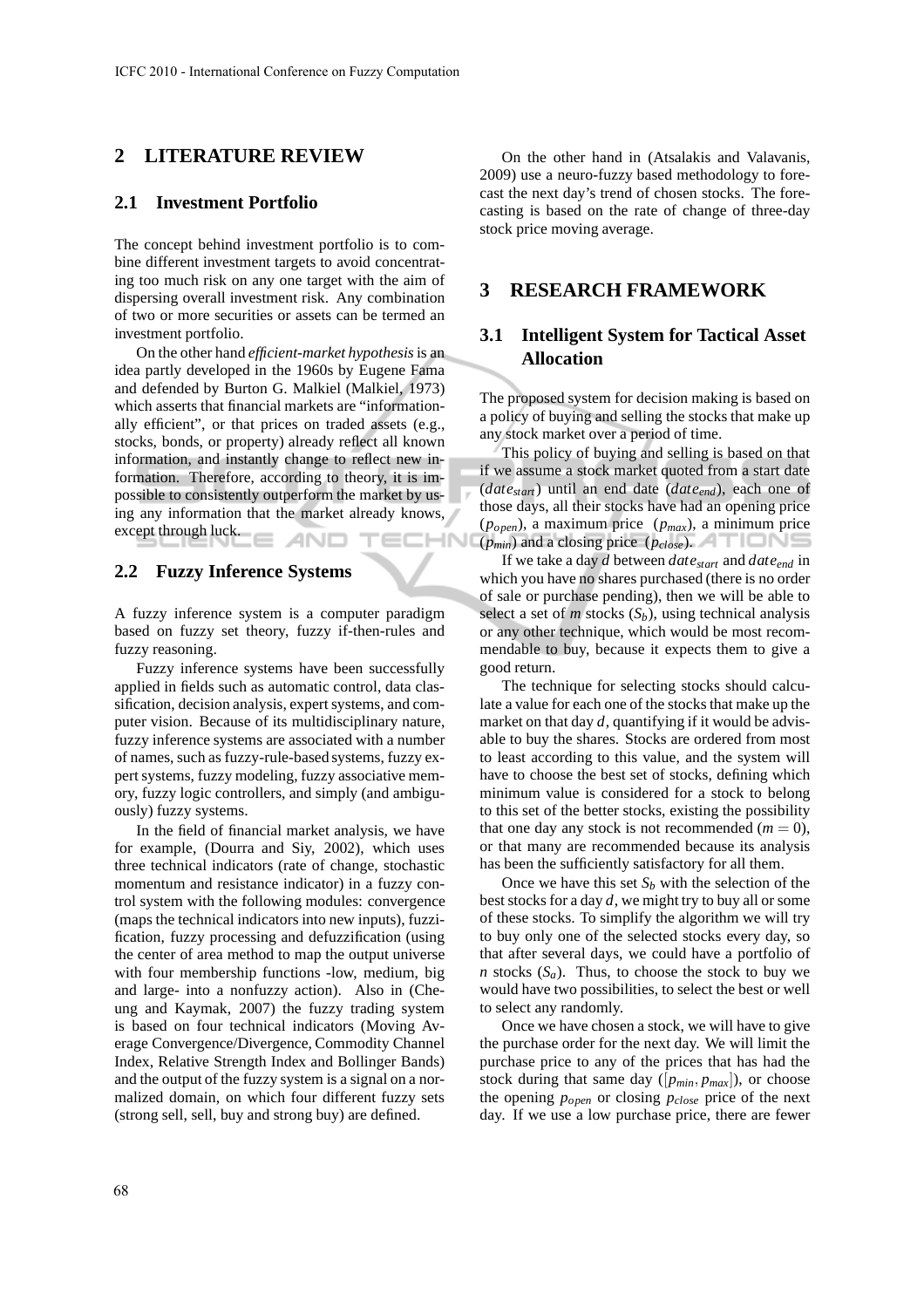Ú

possibilities to execute the purchase in the following days, but on the other hand, the stock will be bought more cheaply.

The next day  $(d + 1)$ , one sees if the purchase of the share can be executed, whenever the purchase price of this day is between *pmin* and *pmax*. If this purchase order does not manage to be executed in *W* days, then we would eliminate this purchase order, and would give a new purchase order, selecting a share among the best ones of that day. On this following day in which we can already have bought shares, it is necessary to calculate which of them should be kept in the portfolio and which should be sold, reason why a new analysis is performed to select  $p$  stocks  $(S_c)$  so that using again anyone of the previously commented techniques would tell us which stocks shall be maintained in the portfolio, since it is expected that they give a good profit value. The technique used must calculate a value for each of the stocks that make up the market on that day  $d+1$ , quantifying if it would be advisable to maintain this share in the portfolio.

In this new day we would check if each one of the bought stocks continues being among the best that are recommended to maintain in the portfolio  $(S_c)$ , in which case we would not do anything or otherwise we would leave spent *M* days without the stock among the best to give a sale order. A sale order is given when *M* days have passed without the stock is recommended to keep in the portfolio or when the stock has had a loss regarding the price of purchase higher than a certain percentage *P*%. A sale order will also have a limited price, as the purchase order. The higher the sale price more difficult it is to execute the sell order. In case during *V* days it is not possible to sell at this price, probably because the stock is in a bearish period, then we would descend the price of this sale order.

## **3.2 Stock Picking based on a Fuzzy Inference System**

For every day *d* along the investment period it is necessary to look for which are the best shares  $S_b$  to be able to introduce them in the decision support system dedicated to tactical asset allocation commented in the previous paragraph, and that this one decides how it is going to invest in them.

To select the best shares of one day *d*, we are going to use technical analysis indicators, although the most difficult part of technical analysis is to decide which indicator to use.

We have chosen the following four technical indicators to select stocks:

1. **Average Revaluation Period (ARP).** Average

revaluation that has had a stock in a given period of time.

- 2. **Relative Strength Index (RSI).** Relative Strength Index of a stock in a given period of time.
- 3. **Moving Average (MA).** Calculates the revaluation that reaches a stock with respect to the average value of price in a given period of time.
- 4. **Double Moving Average (DMA).** Known also as double crossover method, uses a combination of long-term and short-term moving averages. When the shorter moving average rises above the longer moving average from below, a buy signal is issued.

The results of applying these indicators to the stocks are going to be the input variables in the fuzzy inference system. We have chosen these indicators because they are basic in the world of technical analysis, and because they are very easy to understand.

Technical analysis deals with probability and therefore multiple indicators can be used to improve the result. In most cases, the answer by each indicator is not a definite yes or no answer.

We are going to use technical indicators with fuzzy logic to create a strict fuzzy indicator that only recommends to buy a stock when the set of indicators does it. We will only focus on the purchase recommendations, because the intelligent system discussed in the preceding section will be in charge of managing the portfolio, selling those shares no longer necessary. Our plan can be summarized as follows:

• To create membership functions, where the inputs are each one of the financial indicators and the outputs are these indicators "fuzzified"

- To create fuzzy rules that indicate if it is highly recommendable to buy a share.
- To translate the fuzzy output into a crisp trading recommendation.

#### **3.2.1 Fuzzification**

The input variables in this fuzzy inference system are mapped by sets of membership functions, known as "fuzzy sets". The process of converting a crisp input value to a fuzzy real value between 0 and 1 is called "fuzzification". The fuzzification comprises the process of transforming crisp values into grades of membership for linguistic terms of fuzzy sets. The membership function is used to associate a grade to each linguistic term.

Our fuzzy system also have a "ON-OFF" type of switch for the **Double Moving Average** input variable, because this input will always have a truth value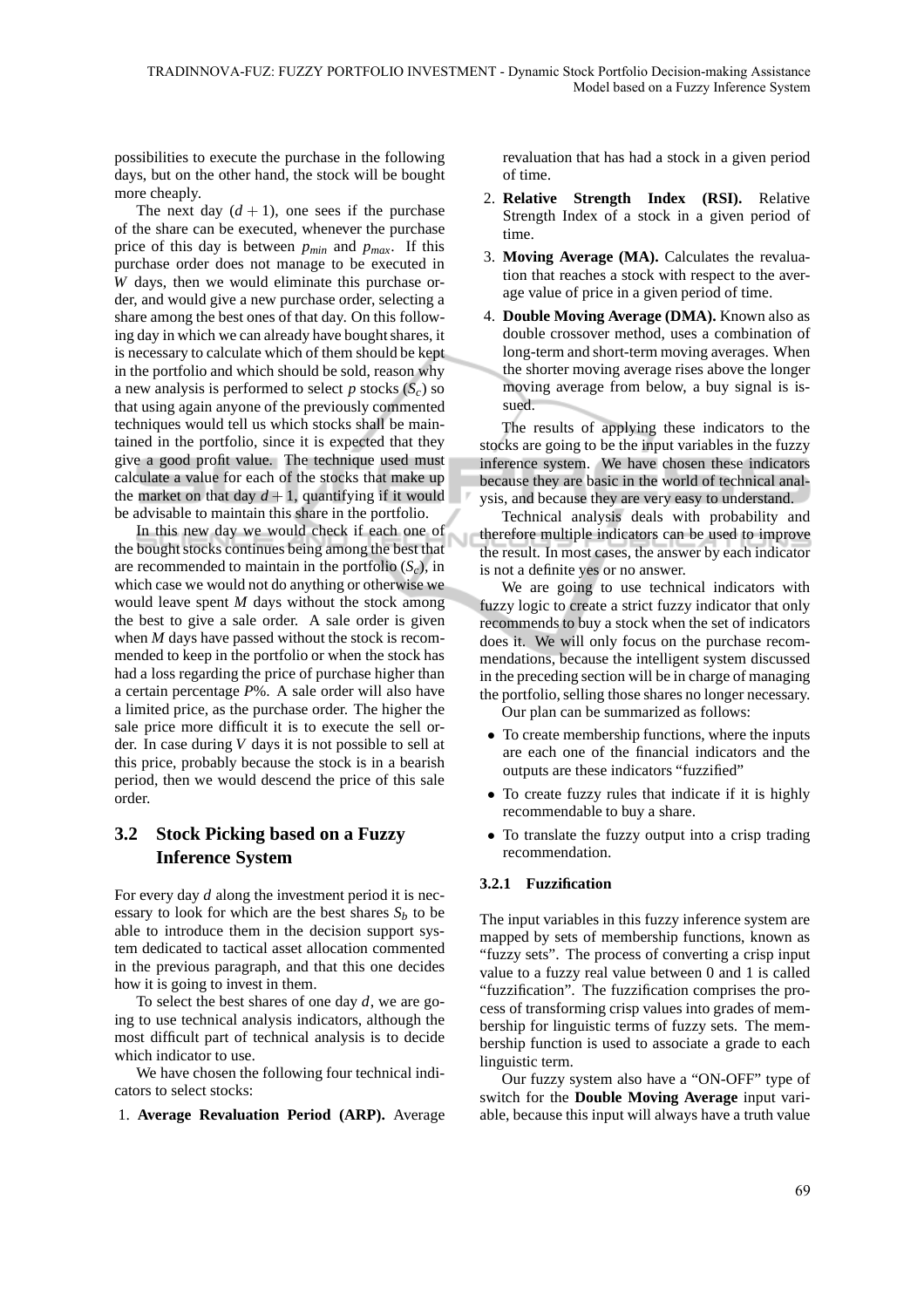equal to either 1 or 0, depending if the buy signal has been issued.

There is yet no fixed, unique, and universal rule or criterion for selecting a membership function for a particular "fuzzy subset" in general: a correct and good membership function is determined by the user based on his scientific knowledge, working experience, and actual need for the particular application in question.

The criteria followed in the fuzzification of profitability and RSI are explained below.

**Fuzzification of Profitability.** At the moment of carrying out the fuzzification of the daily profit values, the present fuzzy systems usually assign "low", "normal" or "high" profitability values according to subjective estimations carried out by the writer of the article.

In this research, in order to perform this fuzzyfication we need to keep in mind that, statistically (Figure 1), is considered normal profitability between 0% and 0.5%-1%, high profitability between 0.5%- 1% and 1.5%-4%, and very high profitability from 1.5%-4%, (BME, 2009).



Figure 1: Histogram of daily returns on IBEX35 (2003- 2005).

The membership grade functions defined on the profitability domain are based on trapezoid shapes (Figure 2). It can be seen that just positive returns have been considered, since only this type of profit values will be able to originate recommendations for purchase.

**Fuzzification of RSI.** The Relative Strength Index (RSI) method, which was developed by J. Welles Wilder, may be classified as a momentum oscillator, measuring the velocity and magnitude of directional price movements. Momentum is the rate of the rise or fall in price.

Wilder posited that when price moves up very rapidly, at some point it is considered overbought. Likewise, when price falls very rapidly, at some point it is considered oversold. In either case, Wilder felt a reaction or reversal is imminent.

As a result, Wilder believed that tops and bottoms are indicated when RSI goes above 70 or drops below 30. Traditionally, RSI readings greater than the 70 level are considered to be in overbought territory, and RSI readings lower than the 30 level are considered to be in oversold territory. In between the 30 and 70 level is considered neutral.

The membership grade functions defined on the RSI domain (Figure 2) have the following fuzzy sets (overbought, oversold and neutral) based on a trapezoid shape.



Figure 2: Membership functions.

#### **3.2.2 Fuzzy Rule Base**

Decisions are made based on fuzzy rules. These rules are characterized by a collection of fuzzy IF THEN rules in which the preconditions and post-conditions involve linguistic variables. This collection of fuzzy rules characterizes the behavior of the system in a linguistic form that is close to the way human think.

Designing a good fuzzy logic rule base is key to obtaining a satisfactory controller for a particular application. Therefore, when designing the rules, it has been taken into account that only those rules that define the purchase of a stock must be defined, and they should be the easiest possible rules so as to understand its application. Thus, only the linguistic term associated with the most representative membership function to make a purchase ("RSI oversold" or "profitability very high") has been used when setting these rules, and not other membership functions such as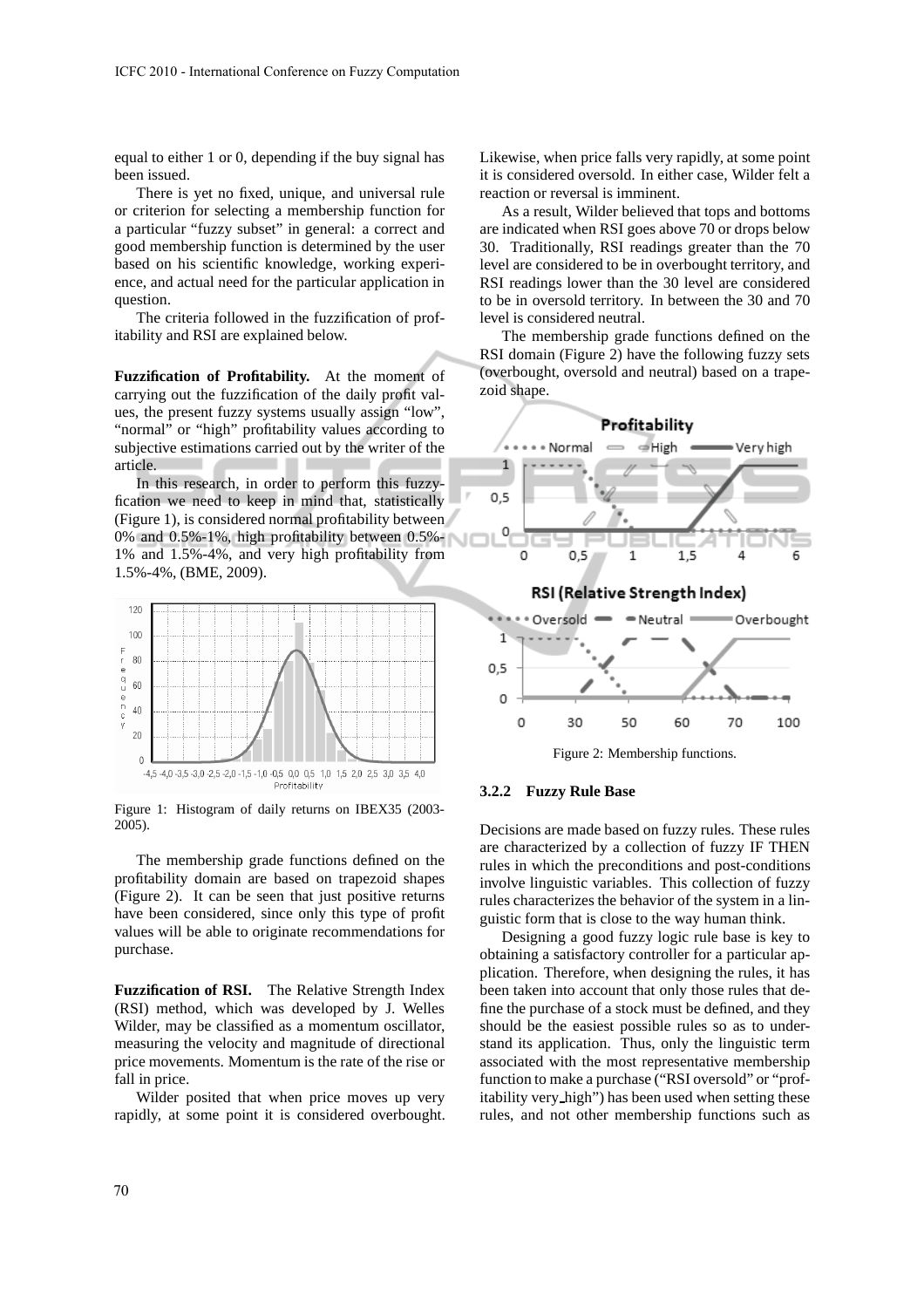"profitability high" which are usually used in other researches.

For simplicity of design we have taken linear input-output relations (implications) in a SISO system. Generally, in multiple-input/multiple-output (MIMO) fuzzy inference systems, it is difficult to generate control rules.

Keeping the rules mentioned above in mind, the rules that we have defined are the following:

- 1. IF RSI is oversold THEN buy
- 2. IF DMA is buy signal THEN buy
- 3. IF MA is very high THEN buy
- 4. IF ARP is very high THEN buy
- 5. OTHERWISE not\_buy

The antecedent (the rules premise) describes to what degree the rule applies, while the conclusion (the rules consequent) assigns a membership function to the output variable.

The output variable "buy" is assigned a range between 0 and 1. A low value represents that is not a good idea to buy the stock and a high value represents an excellent opportunity to buy the stock. There is an inverse relationship between the output membership functions "buy" and "not\_buy" so that: buy  $= 1$ not buy.

The strength of the ith fuzzy rule is calculated by evaluating the strength of the precondition i (degree of truth) on the corresponding output membership. The final value of the output variable will correspond exactly with the value that reaches the membership function in the precondition.

#### **3.2.3 Combining Rules and Defuzzification**

As all the rules are activated every day resulting in different values for the output fuzzy set "buy", corresponding each output value with the value of the fuzzified input, we are going to perform a combination of rules additive, (Kosko, 1992), to obtain a unique final value assigning a weight to each rule.

The weight of the combiner can be thought of as providing degrees of belief to each rule, but we consider that all the rules have the same importance, so we set all the weights equal to unity.

Defuzzication is a mapping process from a fuzzy space defined over an output universe of discourse into a nonfuzzy (crisp) action. It is not a unique operation as different approaches are possible.

The final output of the system (a crisp control signal) is a value between 0 and 1. A strong buy signal is generated when the output is close to 1.0 and a strong not buy signal is generated when the output is close to zero.

The fuzzy logic and the fuzzy control rules are considered and are chosen so that the defuzzified output is always a linear function of the inputs to the fuzzy controller. According to (Sun and Liu, 2002) the output of multiple input single output fuzzy logic controller can be represented by the convex linear combination of the inputs of fuzzy logic controller.

Therefore, to calculate the final output of the system we calculate the average of the fuzzified values that have been returned by the selected membership functions.

# **4 EXPERIMENTS AND RESULTS**

We are going to verify the operation of the system in 3 periods of time: 5 years (2005-2009), 3 years (2007-2009) and 1 year (2009). The market where we will operate will be the Spanish stock market, but restricted to the shares that conformed the IBEX35 in the year 2009. The historic prices have been corrected of dividends, splits and increases in capital. The short selling is not allowed. The cost of each trade has been taken into consideration, so that we assume that the financial intermediary charges a fee of 0.2% and we are going to consider the transaction fees published by the market of Madrid.

The portfolio will be formed by 14 shares as maximum and the rule which is responsible for defining whether a stock should remain in the portfolio has been defined so that the Relative Strength Index of the shares for 28 days must be worth at least 45 for not give a sale order if the stock has remained in the portfolio at least 14 days. The maximum loss allowed to give an immediate sale order is 4%.

In Table 1 are the results obtained in each one of the three periods and they are compared with the revaluation of IBEX 35 in that time. Also is the variance of the daily revaluation throughout each one of the periods. We can found that the system achieves a lower variance than produced by the IBEX 35 and therefore offers less risk. This is because the intelligent system for tactical asset allocation controls the behavior of the shares, selling for example those that have lost over 4%.

To evaluate the importance of the results obtained with this system, we are going to compare them with the results of a report elaborated by INVERCO (Spanish Association of Investment and Pension Funds). Table 2 shows the ranking (R) by annual equivalent return (APR) in periods of 1, 3 and 5 years of each one of the best Spanish equity funds (Foncaixa Bolsa España 150, BBVA Bolsa Ibex Quant, Bankinter Bolsa España 2, CC Borsa 11, Venture Bol.